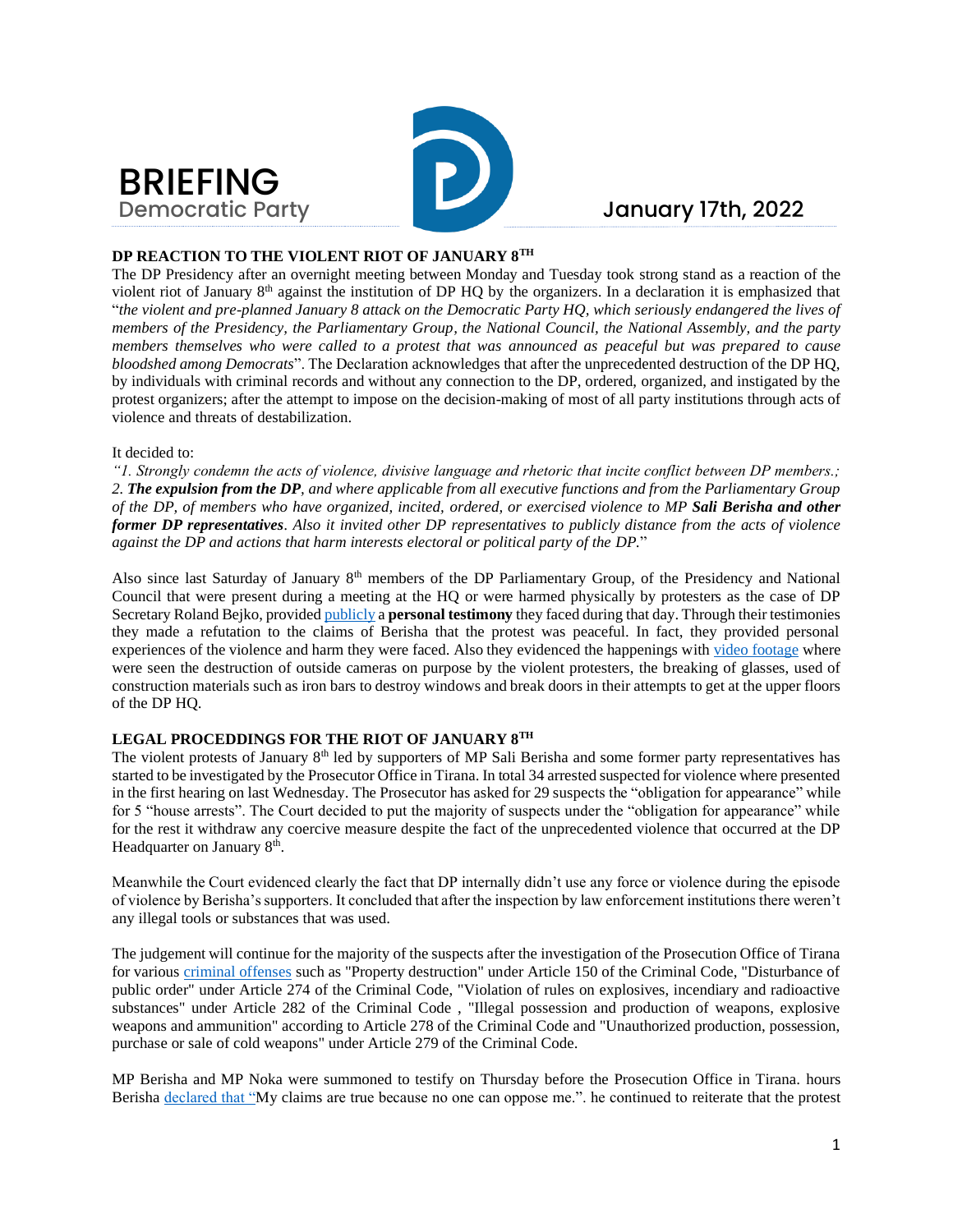



called by him was not violent, while he made some accusations using a language with reminiscences of a far-right politicians and used hate speech against ethnical and religious communities in North Macedonia and Kosovo. Despite his accusation for complicity to Basha of presumable terrorists and former ISIS fighters, the Prosecution Office of Tirana found out that there were only 5 citizens from Kosovo that were arrested as supporters of Berisha for suspects of violence against the DP HQ.

Also DP chairman Basha and DP Gen. Secretary Bardhi wer[e summoned](https://euronews.al/en/albania/2022/01/13/berisha-testifies-for-the-prosecution-regarding-jan-8-protest-at-dps-headquarters/) to testify a day later before the Prosecution Office in Tirana. After two. A day later Lulzim Basha and Gazmend Bardhi testified in front of the prosecution for two hours, later on Mr. Basha declared for the [media](https://www.reporter.al/lulzim-basha-deshmon-ne-prokurori-per-protesten-e-8-janarit/) that court should "*bring to justice those who organized, inspired and perpetrated acts of violence against us and incited fratricide*".

DP has [called](https://euronews.al/en/albania/2022/01/15/dp-calls-in-national-council-over-january-8-protest-and-party-reorganization/) the National Council meeting over the January  $8<sup>th</sup>$  riot and party reorganization.

#### **ESCOBAR INTERVIEW**

After the January 8<sup>th</sup> protest US Special Envoy to Western Balkans, Gabriel Escobar, had an interview with Voice of America where he condemned the violence at DP [headquarters.](https://exit.al/en/2022/01/12/us-envoy-condemns-january-8-violence-at-pd-headquarters/) "I think it's deplorable that anybody would resort to violence and not the ballot box in an effort to take over a political party. And quite honestly, we condemn it." Escobar said in an interview for [Voice of America.](https://www.zeriamerikes.com/a/6393839.html)

#### **SOCIALISTS DELAY THE WORK IN INQUIRY COMMITTEES**

The work of the inquiry committees continues to be blocked by the majority. SP refuses to approve the work plan of the incinerators investigation commission. On the other hand, after the arrest of former Minister Lefter Koka, other data have emerged which require more time to be analyzed and discussed in the investigative commission. But the majority refuses to extend the time of the commission of inquiry.

The Parliament has established a special Inquiry Commission for the Incinerators after a request of Democratic Party. The investigative committee has sent requests for information from 12 institutions and is requesting to have presence of Prime Minister, previous ministers Gjiknuri and Cani and actual deputy prime Minister Ahmetaj. In addition, member of SP parliamentary group Alqi Bllako and Mayors Veliaj, Sejdini and Subashi have been requested to be questioned. The opposition has been denouncing this affair since 2016 and in 2018 a Parliamentary discussion happened between Jorida Tabaku and former Minister Gjiknuri!

#### **TIRANA COURT RELEASES DATA LEAK SUSPECTS**

A Tirana court has released the four individuals charged with leaking the personal data of over 690,000 Albanian citizens and residents in mid-December. Three were put under house arrest and the other under obligation to appear. The judge was previously the head of Lushnje Court in the 2000s where he oversaw the controversial Lushnja Gang case, before working in Kavaje, Elbasan, and now Tirana. He was also subject to a 2006 case for breach of duty and irregularities in declaring assets but the case was dismissed. The leak consisted of various Excel files including data such as name, age, phone number, ID card, salary, employer, and car registration.

#### **DP CHAIRMAN BASHA MEETS WITH THE MEMBERS OF DP**

DP chairman Lulzim Basha have started a tour of meetings with members of the Party and other group of interests. On Saturday Basha [met](https://www.facebook.com/lulzimbasha.al/posts/477131287115439?__cft__%5b0%5d=AZW3PBIUkQ1IC-PhSeNmd0-ebbBk65f-r-01krjG8vcmmyYzmz7VY6tYhSSIbQfAbMQ_PjX-va3n6Bay7Fd0e_EjDM2HTdN_FdSKueMny0oCHepp5WACLVgZV6SVGy1t-18eqeAi5EXmw1vSN0fIsszc&__tn__=%2CO%2CP-R) with members of DP Youth Forum, when he [stressed](https://www.facebook.com/lulzimbasha.al/videos/296983165820504/?__cft__%5b0%5d=AZWWQUA5m1pX8ZvgVZnN8mou62HiKxOMzHxBAe_hMtqenX0MVrdpOKp9hPlQKZFHEvUUU3fiKl4g4Rrn4H0W-OINw0iXt6R9elGtqpIpSC2sc3TThtfFJp9EqmEHn5gXWlk45WC1TWCfqjngzNOhaSPQUe85rM99aQbXAu5capxitA&__tn__=%2CO%2CP-R) that the Albanian future belongs the youngsters, and the moment that they take over "it will be another Albania". He added that the youth should break the mentality on order for things to change in the country.